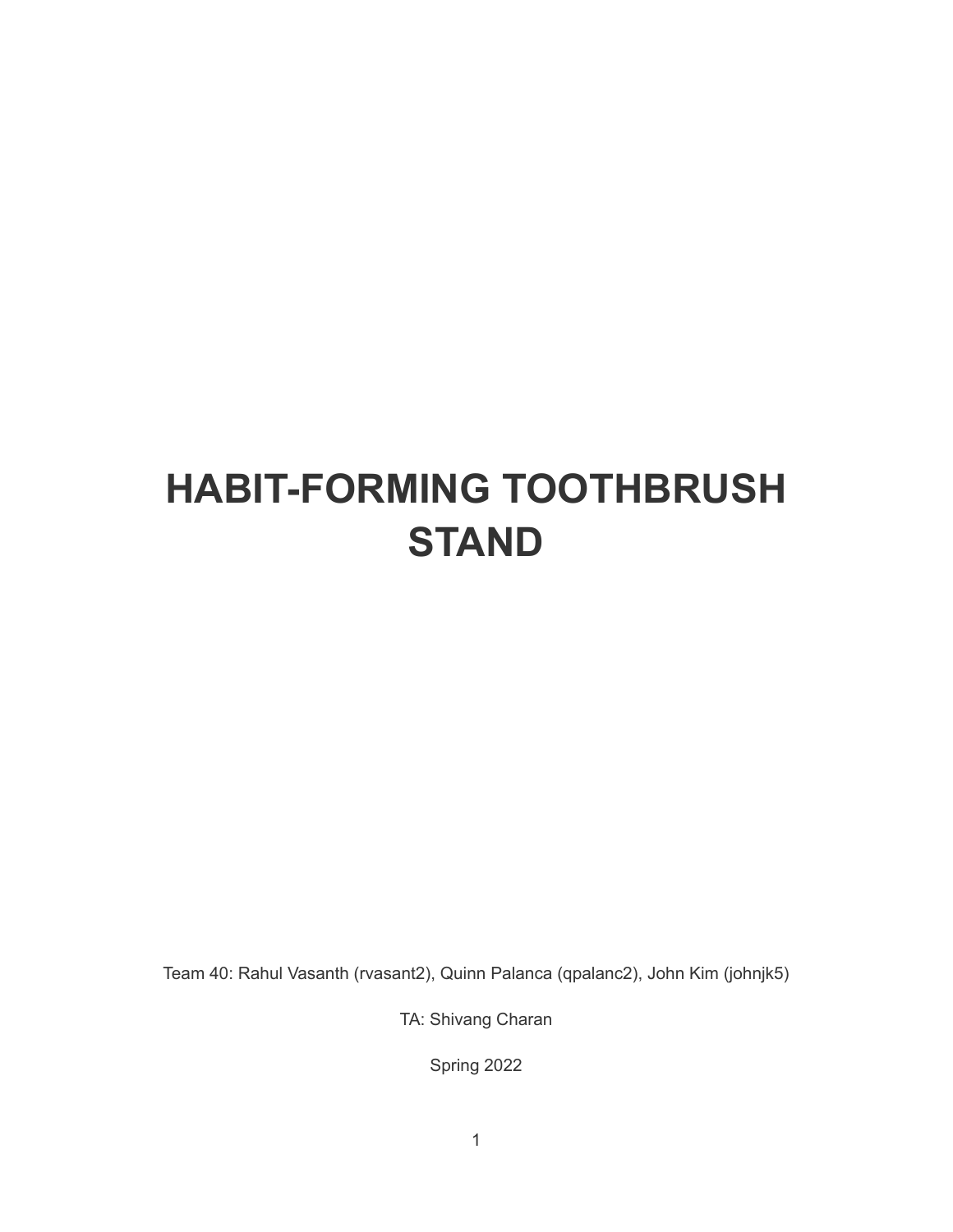# **1 INTRODUCTION**

# **1.1 PROBLEM**

There are few habits as impactful as good dental hygiene. Brushing your teeth in the morning and night can significantly improve health outcomes. Many struggle with forming and maintaining this habit. At times, a small nudge is needed to keep kids, teenagers, and adults of all ages aware and mindful about their brushing habits. Additionally, many tend to zone out while brushing their teeth because they are half asleep or have no idea how long they are brushing. Parents might have a difficult time getting children to brush in the morning and before sleep.

For homeless shelter staff, rehab facility staff, patients, or anyone else looking to develop and track this habit, they may want a non-intrusive, privacy-preserving method [1] to develop and maintain the practice of brushing their teeth in the morning [2]. Keeping track of this information but not storing it permanently through a mobile application is something that does not exist on the market.

# **1.2 SOLUTION**

Our solution works by adapting electric toothbrushes to meet user needs. Unlike specific toothbrush brands that come with mobile applications, our solution can be applied to all electric toothbrushes, preserves privacy, and reduces screen time. We will implement a habit-forming toothbrush stand with a microcontroller, sensors, and LED display that will work as a central hub for storing our toothbrush. A band of sensors will be wrapped around the base of the toothbrush, providing data to the central hub. Lifting the toothbrush from the stand, turning it on, and starting the brushing process will display a timer that counts in seconds up to ten minutes. Dentists recommend brushing twice a day for at least two minutes at a time [3], so our device solves the problem of brushing too quickly or losing track of time and brushing for too long.

Additionally, the display will provide an auto-adjusting calendar for brushing, with 14 graphical values coming from brushing your teeth in the morning or night during the current 7-day period. This will augment the user's awareness of any new trends, and potentially help parents, their children, and other use cases outlined above. We specifically store just one week of data as the goal is habit formation, not permanent storage of potentially sensitive health information in the cloud. The timer will display red numbers until the user has brushed for at least two minutes, after which the timer will turn green, and the current day and time period marker will turn from red to green (Figure 1).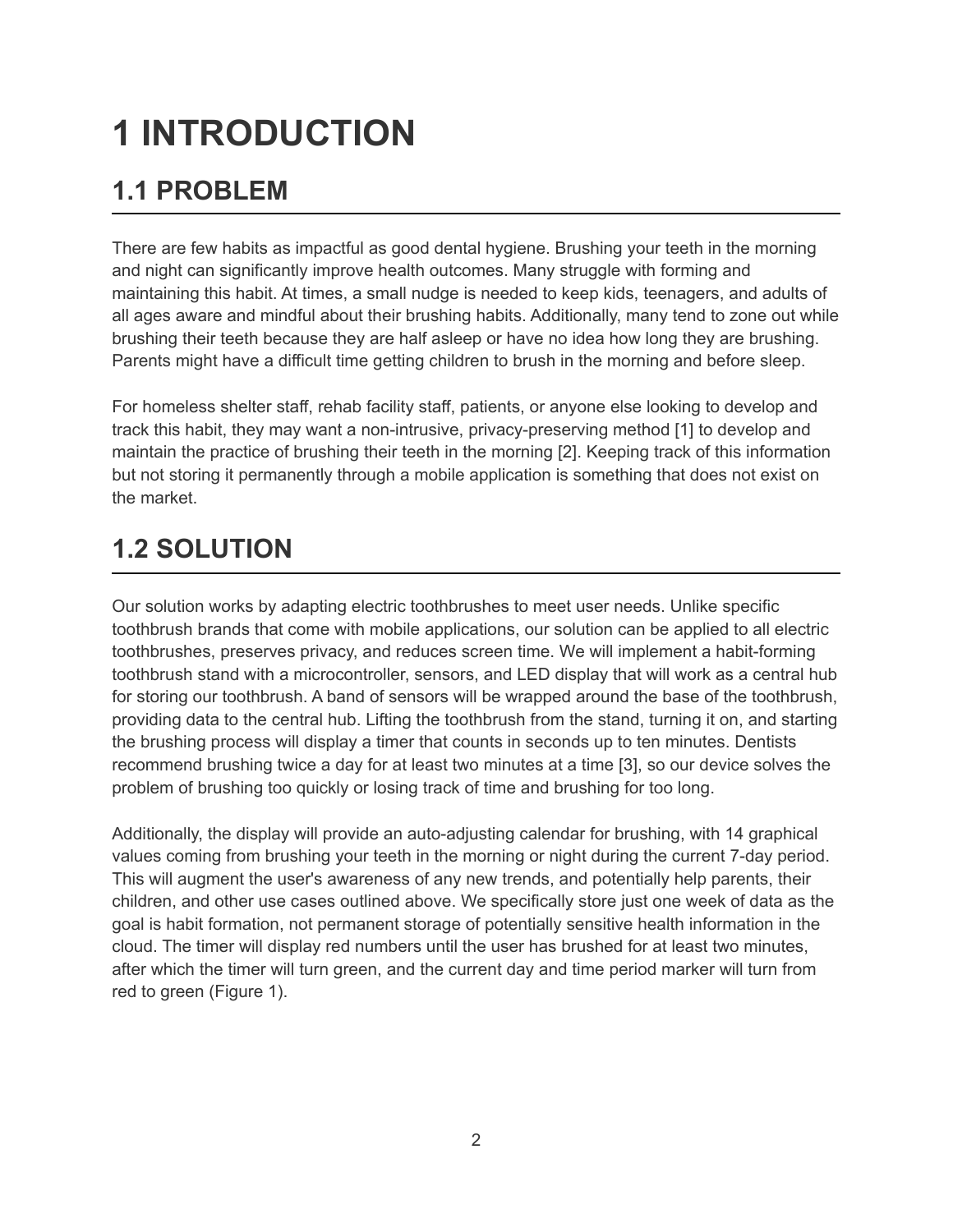## **1.3 VISUAL AID**



*Figure 1: Device Physical Design*

## **1.4 HIGH LEVEL REQUIREMENTS LIST**

- After the user lifts the toothbrush **and** begins brushing, the sensor band accurately detects legitimate brushing activity and the brushing timer begins with the LED display showing a timer with red numbers.
- After at least two minutes of brushing have passed, the timer turns green, and when the toothbrush (with the sensor band) is set back on the stand, the display correctly marks the current day and period (morning or evening) green. If the user does not brush during the morning or night, the display will categorize the current period as "missed" (red).
- Track record over current and last six days, is accurately maintained, and at the start of a new day, the record is shifted appropriately.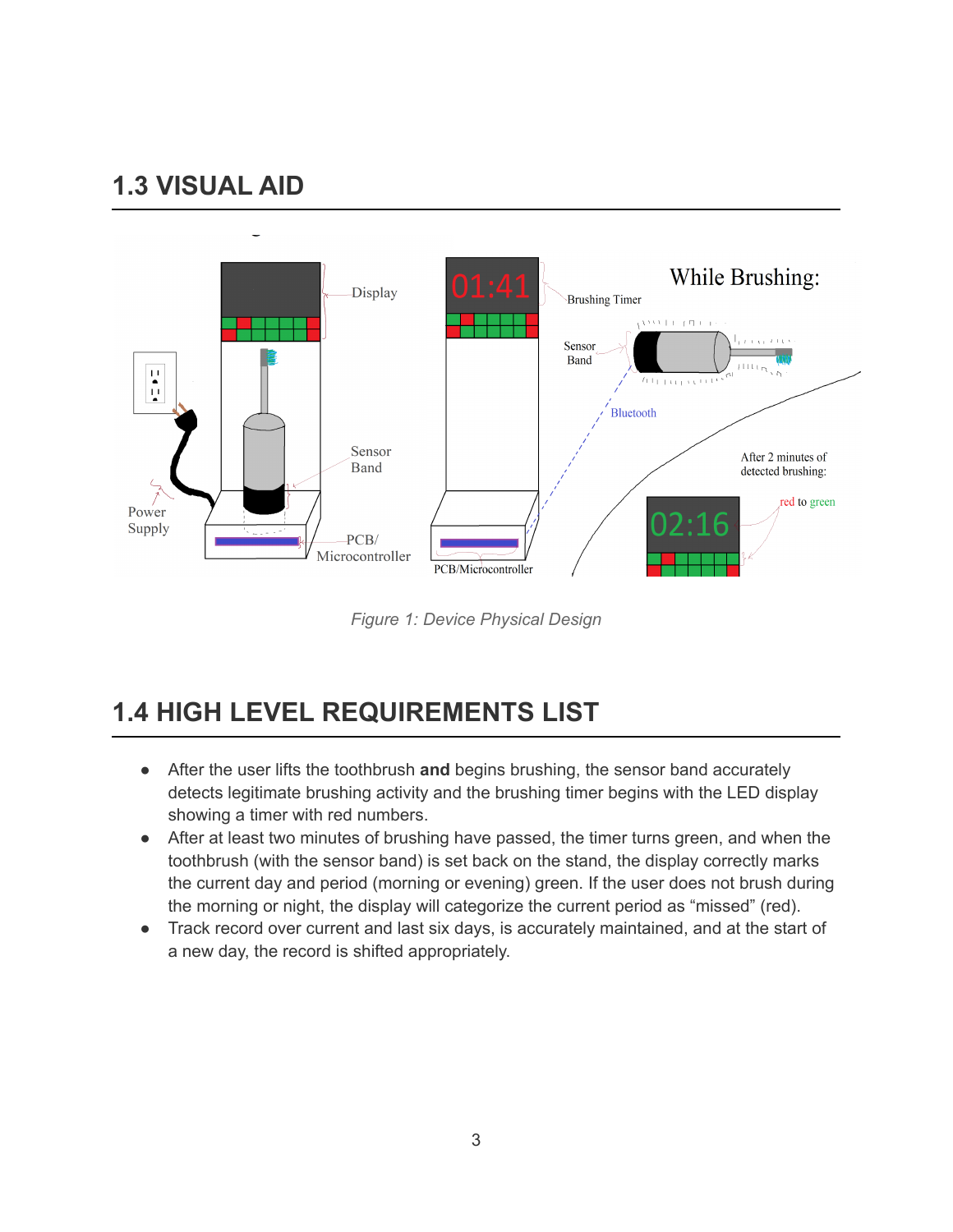# **2 DESIGN**

# **2.1 BLOCK DIAGRAM**



*Figure 2: Block Diagram*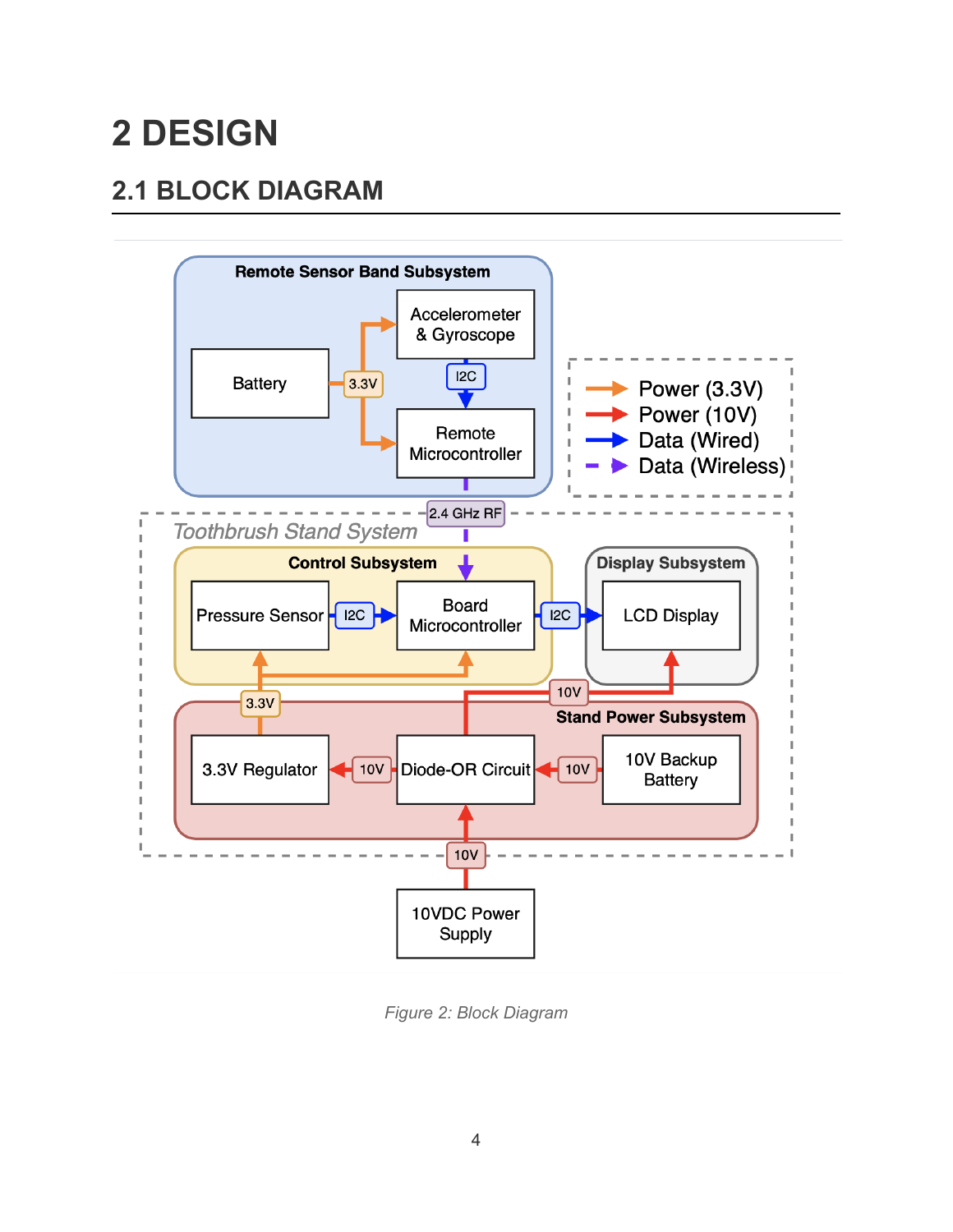## **2.2 Functional Overview**

## **2.2.1 Remote Sensor Band Subsystem**

### **2.2.1.1 Battery**

The sensor band will be powered by a primary battery. The battery must produce a suitable voltage and provide enough current for the sensors and microcontroller on the sensor band. According to the ESP32 datasheet [4], the microcontroller requires a minimum of 500mA of current. Since we do not need to work with any components that require an operating voltage higher than 3.3V, the battery will not need any additional components.

*Requirement 1: The battery must output between 3.0 to 3.6V DC and provide at least 550 mA of current.*

### **2.2.1.2 Accelerometer**

The sensor band will contain both an accelerometer/gyroscope sensor that will capture data for our microcontroller. This will allow us to determine if the user has actually started the process of brushing their teeth, rather than a false positive. We will experiment with the overall angle, but knowing whether the toothbrush is parallel to the ground, or is accelerating back and forth will give us validation. The data will be computed on an ESP32 microcontroller attached to the sensor band which will send the instructions over HTTP to an additional ESP32 chip.

*Requirement 1: The accelerometer must operate properly when the supplied voltage from our battery is within the acceptable range (1.62V - 3.6V). Requirement 2: The sensor must send acceleration data (I2C) to our ESP32 microcontroller so the data can be processed and analyzed for microcontroller instructions.*

### **2.2.1.3 ESP32 Microcontroller (remote)**

The ESP32 microcontroller on the remote sensor band will constantly be receiving the data provided from our accelerometer sensor. With built-in WiFi and Bluetooth Low Energy capabilities, we will be able to send our display data through HTTP communication to the board microcontroller that is housed in our toothbrush stand. By using this remote microcontroller we can perform any calculations remotely before sending the less time sensitive display data to our board microcontroller. Since we are using HTTP for communication, we will set up this microcontroller as a "soft access point" so the other microcontroller can request the display data [5].

*Requirement 1: The microcontroller should receive the data from our accelerometer and use the information to determine success or failure.*

*Requirement 2: The microcontroller must be recognizable as a soft access point and respond to requests from clients connected to the "server".*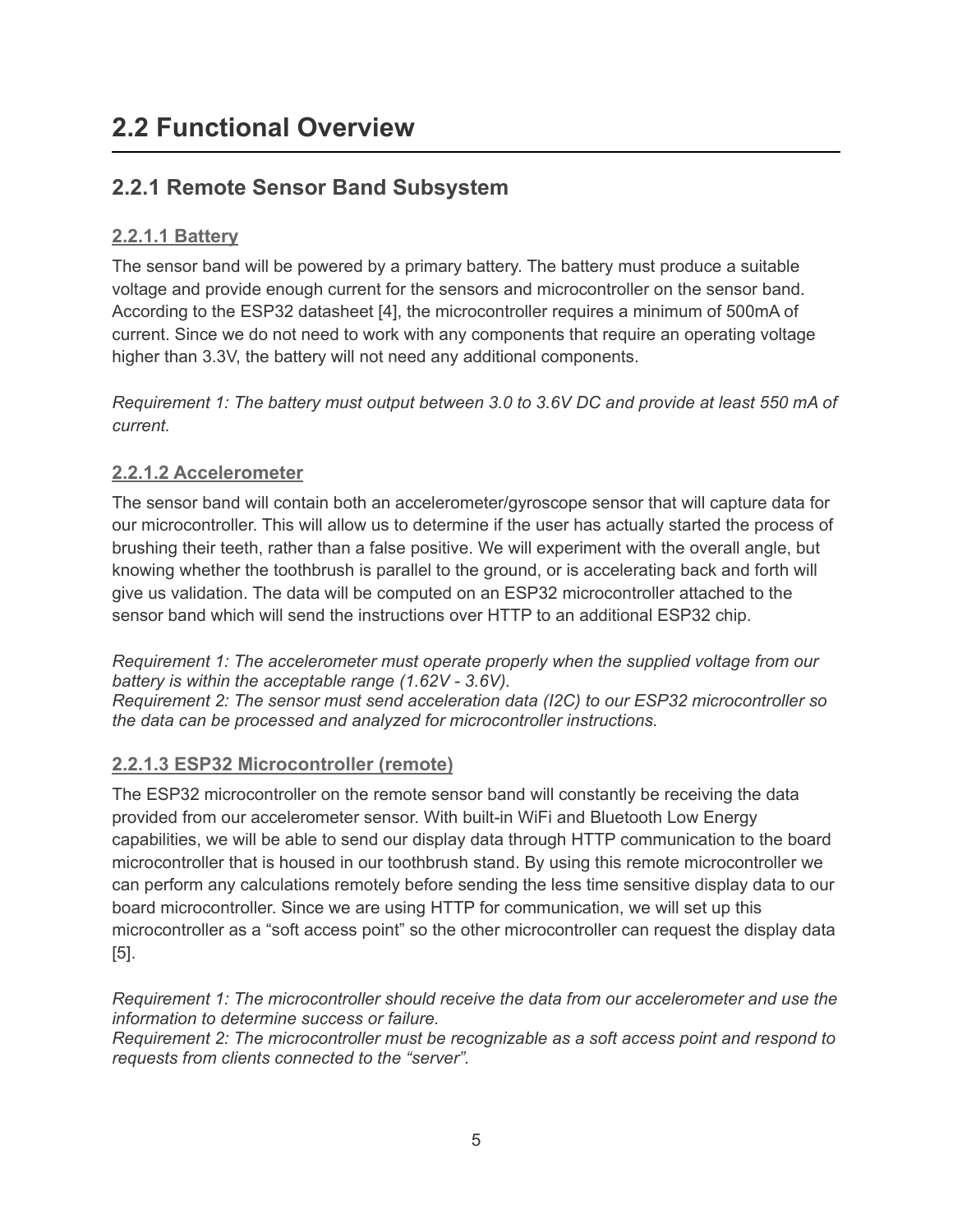## **2.2.2 Stand Power Subsystem**

#### **2.2.2.1 10V DC Power Supply**

The primary source of power for our toothbrush stand will be a 10V DC power supply that is plugged into an outlet. Since the display requires a different voltage than the sensor and microcontroller, we will use the voltage from the power supply to run the LCD/OLED display, and a 3.3V regulator will be used for the other components. This ensures that the voltage that we are supplying to our overall device will never be more than the specified voltage.

*Requirement 1: The AC to DC power supply must output 10V ± 5% V and provide at least 750mA of current [4, 6].*

#### **2.2.2.2 Backup Battery**

In order to retain data in the event of external power loss, a backup battery pack will also be used to provide 10V power to our system. Similar to our power supply, it will be providing the maximum voltage to our display as that requires the most regulated voltage, whereas the control subsystem will still need to use a 3.3V regulator to keep within operating voltages for the sensor and microcontroller.

*Requirement 1: The backup battery must output 10V ± 5% V and provide this at 750mA of current, the same operating conditions as our power supply. Requirement 2: The backup battery should automatically be used once the power supply has been disconnected from an outlet.*

#### **2.2.2.3 3.3V Regulator**

Since we are working with a power supply that is providing a voltage above the operating voltage of our ESP32 microcontroller as well as our pressure sensor, the voltage regulator will bring our 10V ± 5% V supply voltage down to a stable 3.3V operating voltage. Additionally, since we have specific requirements on the current delivered by the external power supply on the microcontroller [4] and the LCD/OLED display [6], we will ensure that the current delivered will be at minimum 750mA to accommodate.

*Requirement 1: The 3.3V regulator must be capable of providing a maximum of 3.3V ± 0.3V at 750mA current.*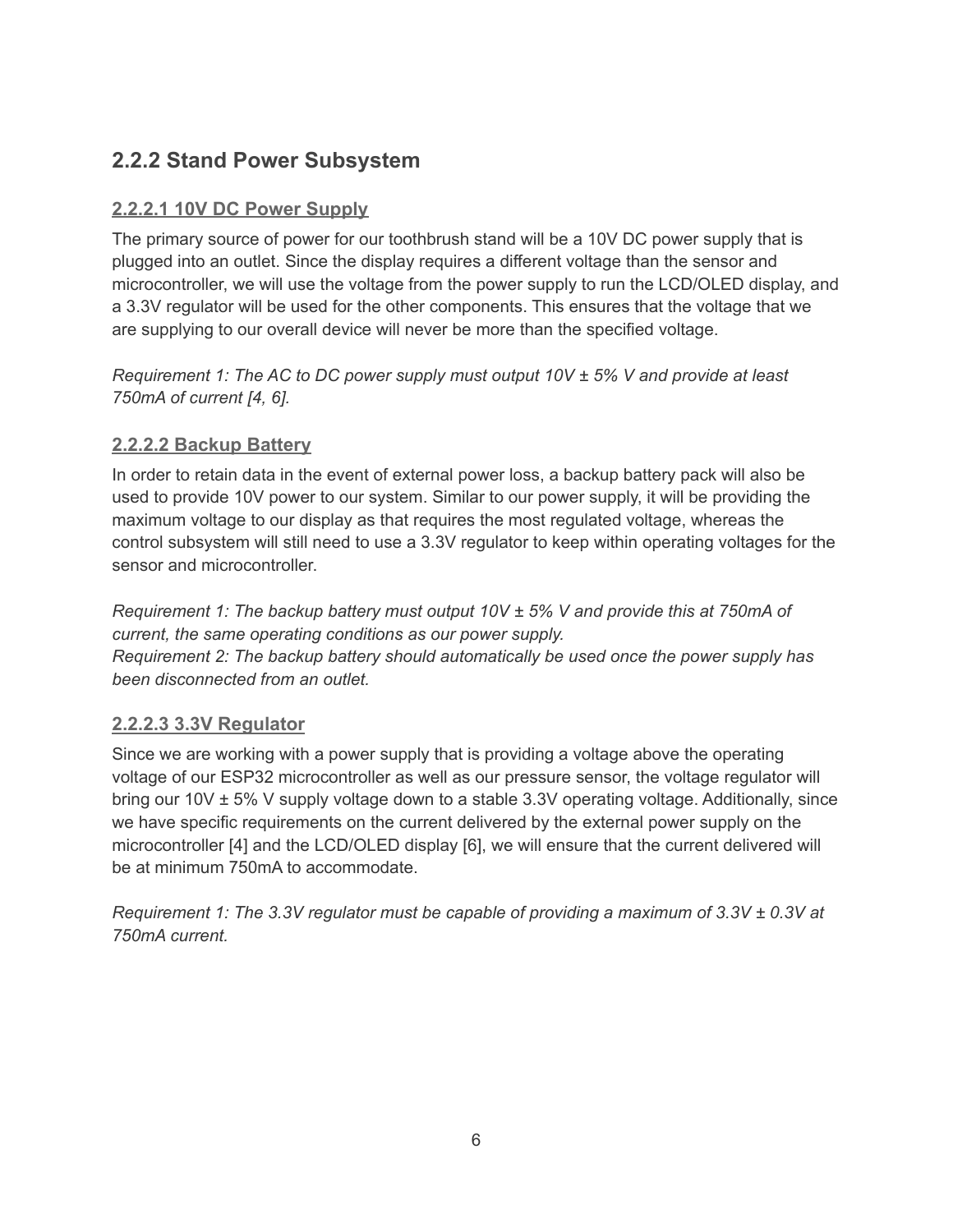### **2.2.3 Control**

### **2.2.3.1 Pressure Sensor**

A pressure sensor will be used to detect if the toothbrush is placed in the stand cavity. The sensor will be powered by the 3.3V regulator and communicate with the microcontroller via I2C. It acts as the first step in our teeth brushing process as we will begin to start our polling of the sensor band's progress when the user lifts the toothbrush from the stand.

*Requirement 1: The sensor should be able to provide pressure data to our microcontroller such that it can detect whether the toothbrush is placed in the stand.*

### **2.2.3.2 Microcontroller (Board)**

The toothbrush stand microcontroller is responsible for communicating with the pressure sensor, display, and sensor band. The microcontroller will use I2C to communicate with the pressure sensor, and based on the data received from the sensor, the microcontroller will determine whether the toothbrush is placed in the stand. Once the toothbrush is removed from the stand, the microcontroller will initiate communication with the sensor band and constantly check if the user has started brushing their teeth. By sending HTTP requests to our "soft access point" on the sensor band's ESP32 microcontroller, it will receive the instruction on whether or not the user has brushed their teeth in the acceptable time range for the time of day [4]. The microcontroller will also render the graphics for the display. The microcontroller will communicate with the display via I2C, and will operate on a regulated voltage of 3.3V similar to the pressure sensor [4].

*Requirement 1: The I2C from the microcontroller must meet the timing specifications for the pressure sensor and display.*

*Requirement 2: The microcontroller must be able to send HTTP requests to our sensor band "soft access point" and receive the success or failure decision for the specified time of day. Requirement 3: The microcontroller should properly update the display in real time.*

## **2.2.4 LCD/OLED DISPLAY**

The display will show the user how much time they spent brushing as well as the brushing history for the past week. The calendar must be properly adjusted according to the current day of the week. The display will receive the graphical data from the microcontroller using I2C communication and run on 10V from the power supply [6].

*Requirement 1: The display's I2C connection must be working properly and allow control over every pixel.*

*Requirement 2: The display must update the proper graphics in real time.*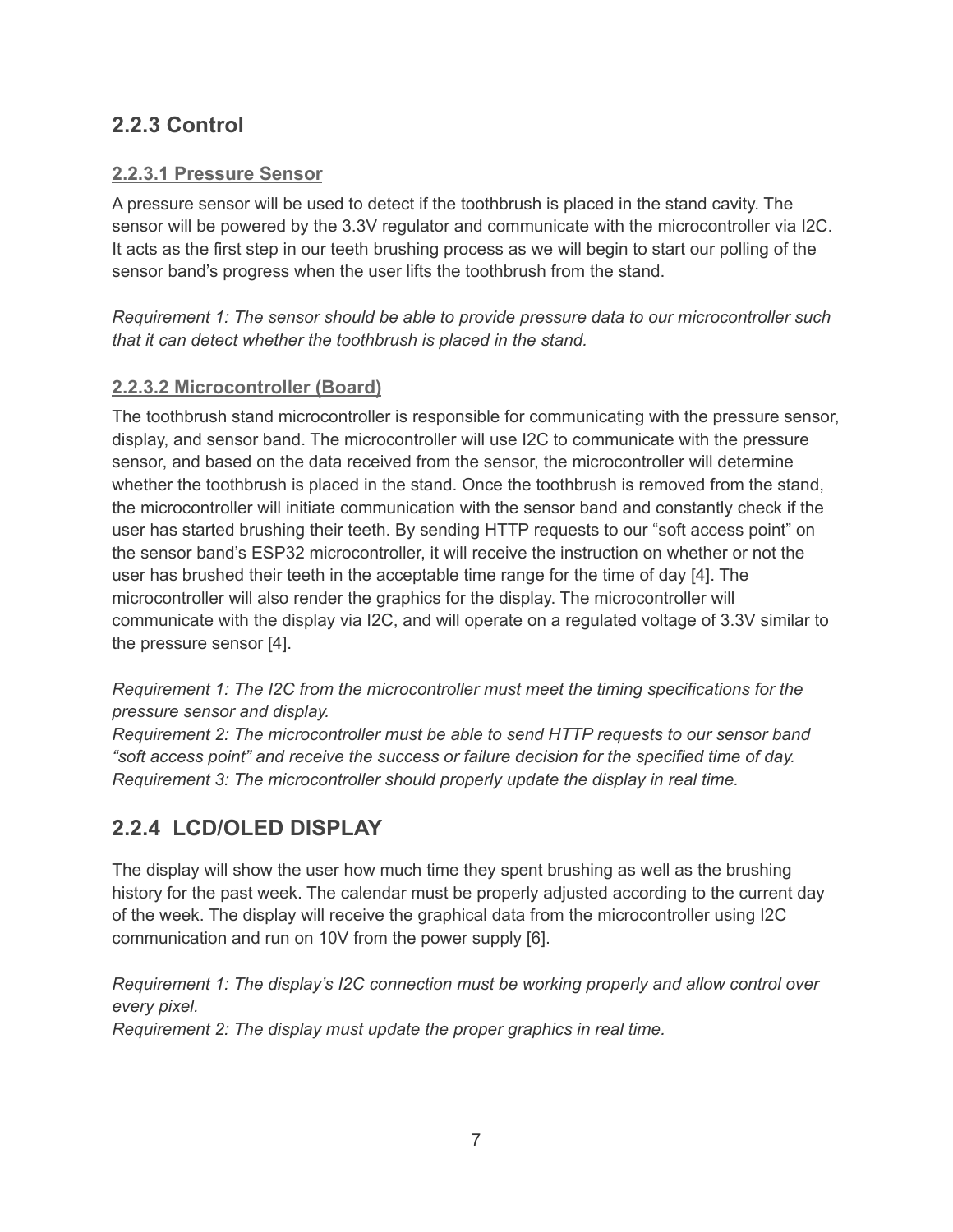## **2.3 Tolerance Analysis**

A challenging component of our design is ensuring that the sensor band can withstand water. Our sensor band will be transmitting the user data when the actual tooth brushing process is being conducted; therefore, we must account for any possibility of water coming in contact with our sensors or voltage supply. In order to achieve success in eliminating this risk, our group went to the machine shop for guidance on waterproofing these components. After speaking with machine shop staff, their suggested methods were to have everything sealed in cling film, silicone sealant over the circuits/sensors, or a waterproof case; however, they noted the last solution would have additional challenges in terms of powering the sensor band. Since water damage would hinder our progress substantially, we will need to rigorously test the methods listed above to find the solution that fits our project.

# **3 ETHICS AND SAFETY**

Privacy is an issue of great prominence and plays a central role in our design. According to sections 1.3, 1.6, and 1.7 of the ACM Code of Ethics and Professional Conduct, focusing on Privacy, "Only the minimum amount of personal information necessary should be collected in a system" [7]. Our system is optimized for user privacy, as the bare minimum data is stored for at most one week in a manner that is clear to the user and in a manner that cannot be exported or stored. The Habit-forming Toothbrush Stand preserves user privacy, a fundamental human right in a manner with the knowledge of the people affected, for legitimate ends. Sensitive user information will not be stored on-device in order to minimize data collection and prevent unauthorized access to personal data. Additionally, having a method to "reset" the toothbrush stand and the display is worth exploration for individuals in shared environments.

Section I-1 of the IEEE Code of Ethics emphasizes that striving to comply with ethical design and protecting the privacy of others is paramount [8] . Additionally, section II of the IEEE Code [8] states that it is essential to "to treat all persons fairly and with respect, to avoid harassment or discrimination, and to avoid injuring others." Since our device uses a display we must ensure that there are no effects that could lead to photosensitive epileptic seizures for vulnerable users. Our design does not include specific animations or effects, we will only be using the display to show the calendar and timer. We have explored the possibility of different colors or unique identifiers in our numbers so that colorblind users can utilize our device with minimal disruption.

The sensor band could potentially be a choking hazard for children, so our device must be utilized by children above four. Additionally, the battery that powers our sensor band is not rechargeable so battery disposal must be done responsibly. To ensure we properly use and dispose of batteries safely, we will abide by the safety standards of the Division of Research Safety [9] at the University. Electrical hazards and improper battery or power management could pose safety risks which we will account for through our project design. In accordance with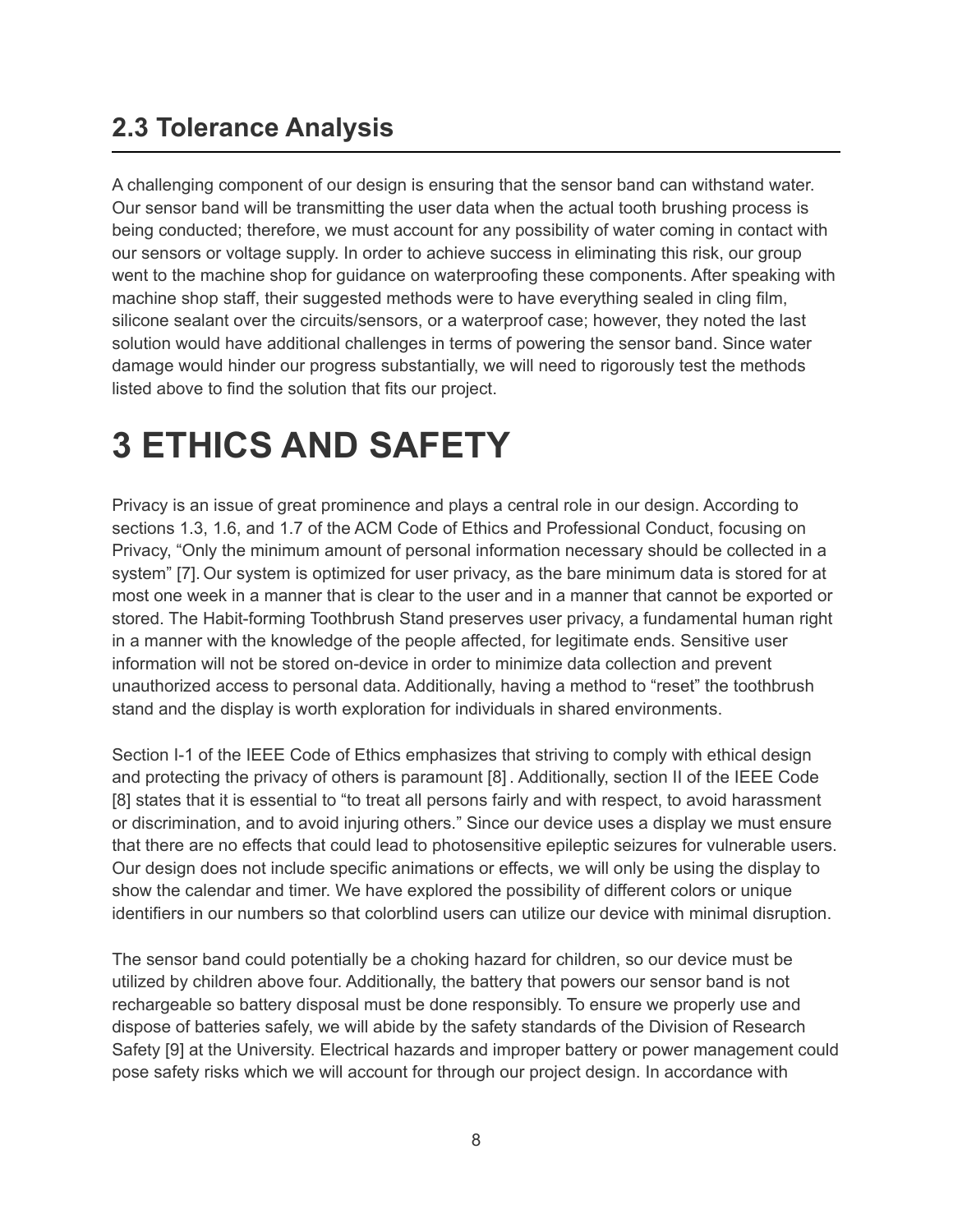Section I-5 of the IEEE Code of ethics [8] we will accept and implement feedback from teaching, assistants, Professors, and Machine Shop staff.

Additionally, our system comes in contact with water, therefore we need to take precautions about water damaging our circuits, or worst case potentially coming into contact with the power outlet. Bathroom sinks and outlets are already designed in a manner that would not require additional measures, however, addressing the risks of water entering the toothbrush stand or the sensor band is important. Machine shop staff recommended the following: sealant over the circuits/sensors, a waterproof plastic covering, or having everything sealed which would prevent water from damaging our system.